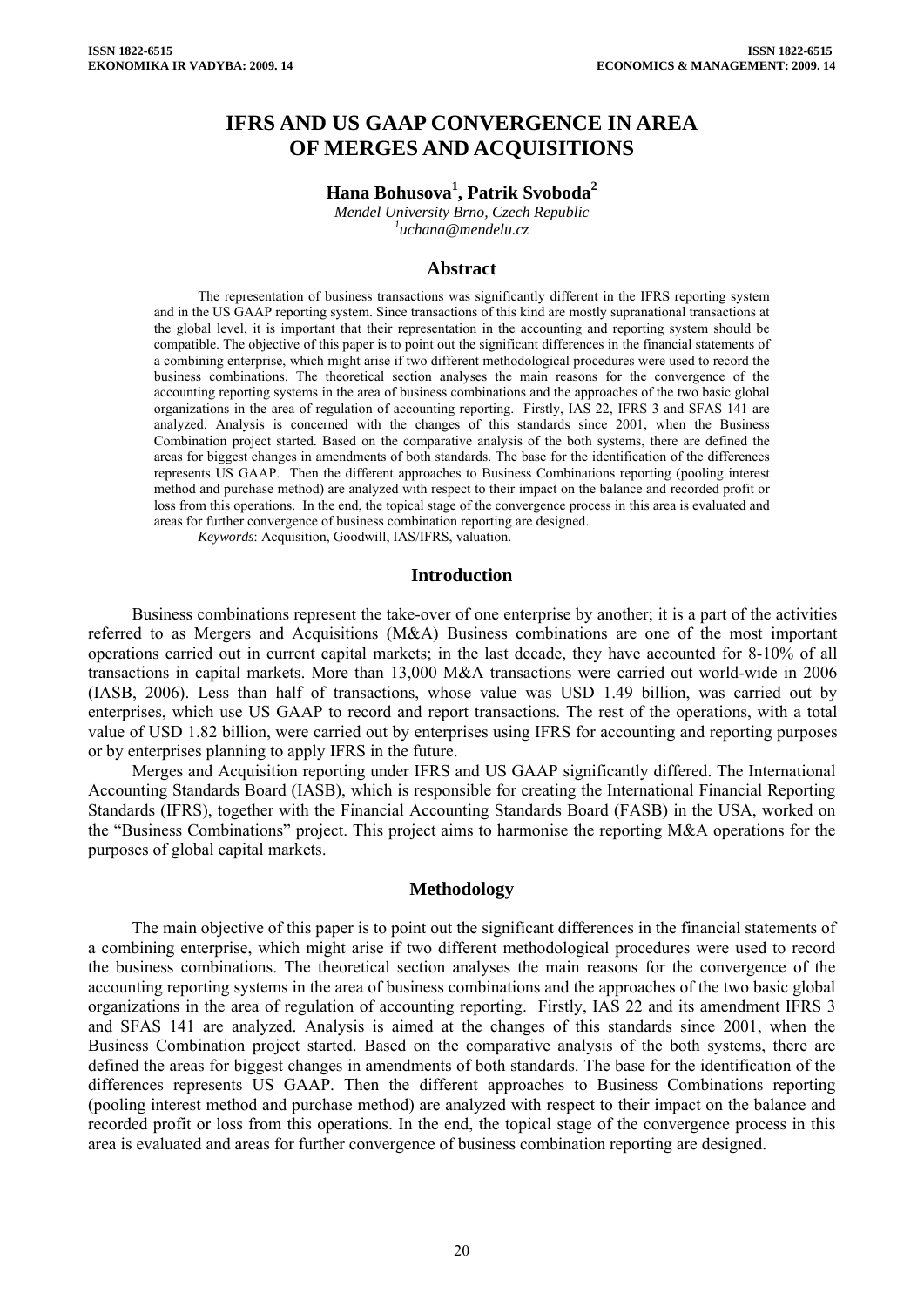# **Comparative Analysis of the GAAP and IFRS Reporting Systems**

Up to now, it was difficult to carry out a comparison of the records on business combinations carried out in the USA and in the European Union because business combinations were reported in different systems. The differences result from the partial dissimilarities of the US GAAP and IFRS reporting systems. A detailed analyses of the impact of different reporting systems on financial statements is given by Weetman, Gray (1991). The following sections will describe the differences between the two systems and illustrate the problems that arise as a result of the two different accounting procedures.

The most significant difference between US GAAP and IFRSs is in the area of general approach. IFRSs are based on basic accounting principles with limited application guidance, US GAAPs are based especially on rules with specific application guidance. Weetman, Gray (1991) have investigated that the earopean reporting system is less conservative than US GAAP in terms ot the impact on profits. Based on research of Ashbaugh (2001) IAS/IFRS system tends to by preferreed to US GAAP. Harris and Muller (1991) provide evidence that IAS/IFRS reconciliation adjustment is more highly associated with prices, and US GAAP adjustment with price changes.

In 2002, the European Parliament and the European Council of Ministers passed a Regulation No. 1606/2002 that requires the adoption IFRS for all listed EU companies which prepare consolidated financial statements. The US Security and Exchange Commission demands reduction the disparity between accounting and disclosure practices of the United States and other countries, as well. Since 2001 IASB and FASB work on common convergence projects. The main projects are in the area of the recognition and measurement of financial assets and derivate financial instruments, impairment losses, provisions, employee benefits liabilities, income taxes, in the area of the accounting for business combinations and in the of disclosure of related party transactions and segment information.

### **Business Combination Project**

In 2001, the International Accounting Standards Board (IASB) launched the "Business Combinations" project, which aimed to ensure international harmonization the Business Combinations project, as a part of the joint IASB and FASB Convergence projects. In the area of business combinations, the harmonization work was divided into two phases and both phases started at the same time and were being carried out simultaneously until Phase 1 of the project was completed in 2004. On the part of the FASB, the result of this phase was the completion of the SFAS 141 Business Combinations standard, which significantly changed the approach to reporting business combinations and eliminated the possibility of using different methodologies for recording them in connection with the nature of the business combination. The IASC undergoing transformation responded to the IASB by creating an entirely new standard concerning business combinations – the IFRS, which replaced IAS 22 Business Combinations.

IFRS 3 was created as the result of the first phase of the IASB project dealing with business combinations and has replaced the formerly used IAS 22 Business Combinations and the related interpretations (SIC 9 Business Combinations – Classification either as Acquisitions or Uniting of Interests; SIC 22 Business Combinations – Subsequent Adjustment of Fair Values and Goodwill Initially Reported; SIC 28 – Business Combinations – Date of Exchange and Fair Value of the Equity Instruments). The principles contained in the IFRS 3 are based on the SFAS 141.

The main reason for replacing IAS 22 with a completely new standard in the first phase of the Business Combinations project was that IAS 22 permitted the use of two methodologies to report business combinations (the pooling interests method and the purchase method). The use of the pooling interests method was permitted only in limited situations. It was permitted when it was impossible to identify the acquirer. The use of two methodologies, which produced considerably different results, was criticised. The ban on the use of the pooling interest method in the US GAAP was an impulse to abolish this method in IAS/IFRS, as well.

Another significant difference between IFRS 3 and IAS 22 is the possibility to use only one methodology for valuing the acquired identifiable assets and assumed liabilities (a benchmark treatment and an alternative treatment). According to the benchmark treatment, the acquired identifiable assets and assumed liabilities were valued by the sum of their fair values (in the part corresponding to the share of the acquirer, which the acquirer acquired in the barter transaction) and their book values before the acquisition (in the part corresponding to the minority shares). According to the allowed alternative treatment, the acquired identifiable assets and the assumed liabilities were first valued according to their fair values as of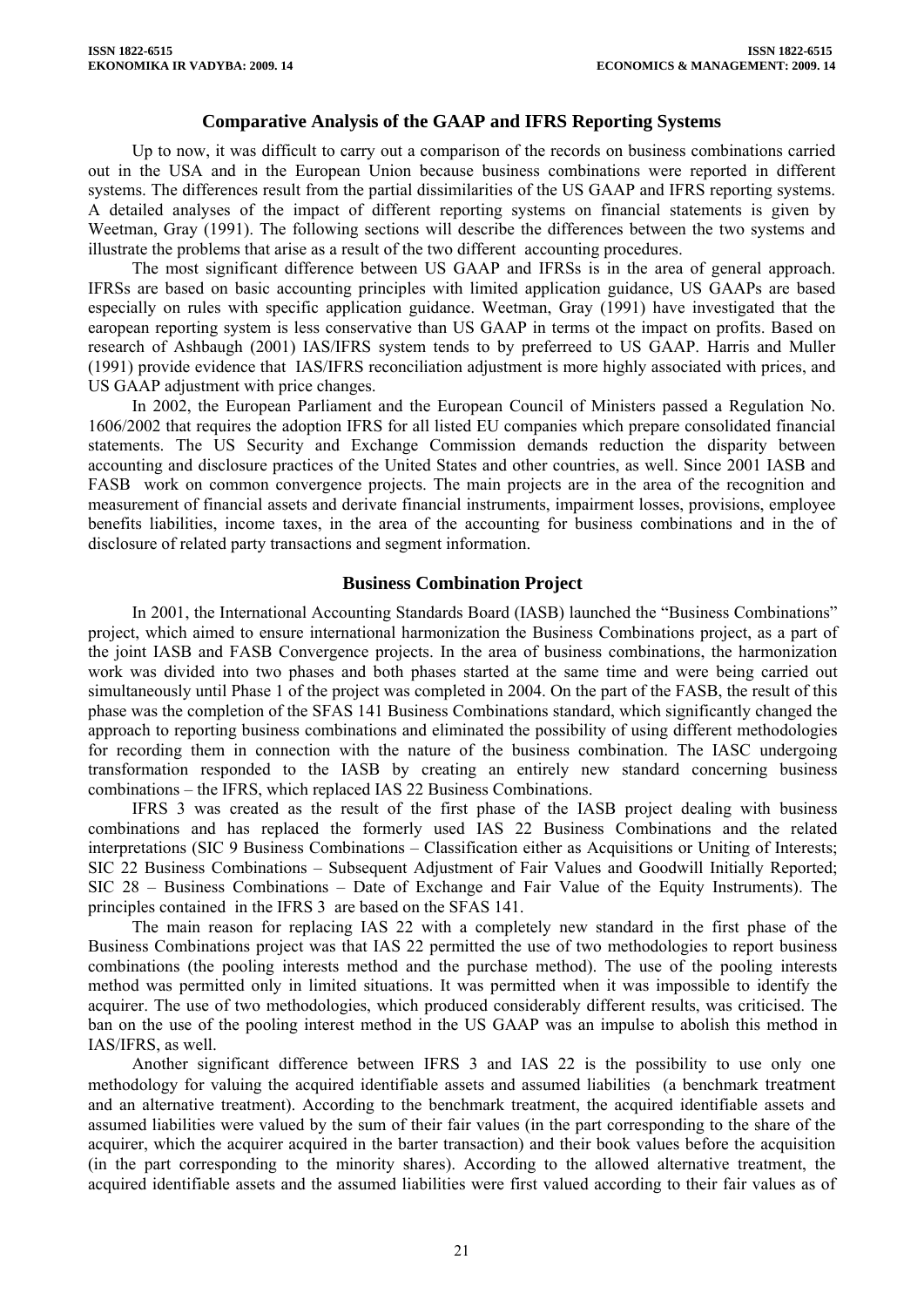the date of the acquisition. The use of two possible treatments was limiting the comparability of the accounting information.

As a result of the introduction of IFRS 3 (2004), the recording and reporting of business combinations was harmonised in **methodologies for recording business combinations (**using only a single method to record business combinations regardless of their nature), **initial valuation** (the acquired identifiable assets and the assumed liabilities were first valued according to their fair values as of the date of the acquisition), **reporting liabilities arising from the termination or limitation of the activity of the enterprise being acquired**, **addressing the excess of the acquirer's share in the fair value of identifiable net assets over the acquisition costs of the business combination, recording the goodwill and intangible assets acquired through a business combination in the accounting books (**goodwill acquired in a business combination should not be amortized but should be tested for impairment).

IFRS 3 defines the requirements for financial reporting of business combinations, i.e. for situations in which separate accounting units are combined into one reporting unit. The result of such transactions is usually a situation where the acquirer acquires control over these accounting units. The purpose of IFRS 3 is to define business combinations sufficiently in general. A transaction is not a case of a business combination only if the acquirer acquires a group of assets, which do not form an enterprise.

The acquirer recognises all identifiable assets, regardless of whether these assets were reported in the balance sheet of the enterprise being acquired, liabilities and contingent liabilities of the enterprise being acquired in fair values as at the date of the acquisition, and the acquirer also reports the goodwill, which is tested for impairment at least once a year.

There is SFAS 141 – Business Combinations in US GAAP. SFAS 141 was completed in 2001 and replaced APB (Accounting Principles Board) Opinion No. 16 Business Combinations and SFAS 38. The development of SFAS 141 was an important moment in the reporting of business combinations. The most significant change was that it permitted only one method for reporting business combinations. The previous regulation on business combinations under US GAAP similarly to IFRS permitted the use of two completely different methods for recording and reporting business combinations.

The benefit of SFAS 141 is seen primarily in the fact that it has fundamentally changed the previous approach to reporting business combinations in the USA. The philosophy of SFAS 141 is based on the approach that all business combinations are acquisitions, therefore it is necessary to report them in the fair values of assets and liabilities, which were the subject of the business combinations. Only the purchase method meets this requirement.

The new approach to the costs associated with a business combination reporting can be seen as an important change, as well. The fair values of the acquired identified assets and the assumed liabilities, taken by the acquirer, and all the costs directly assignable to the business combination are allocated to the business combination. The other costs, such as general administrative costs, which cannot be directly allocated to the business combination, are not allocated to the business combination and they are recorded as period costs.

A business combination to which the rules defined in IFRS 3 and SFAS 141 are applied can take purchase of a share in the company's equity form (a parent company and a daughter company come into being) or purchase of the company's net assets, including the related goodwill form (in this way, no mutual parent-subsidiary relation comes into being).

### **Comparison of methodological approaches to Business Combinations reporting**

Former approach to business combinations reporting permitted two possible methods for business combinations reporting. There were purchase method and the merger method (the pooling interest method). The merger method was only usable if 12 criteria had been met. However, the criteria were defined in such a way that it was very difficult in some cases to identify operations, which were quite different economically, and on the other hand, economically similar operations could be recorded by means of different methods, which resulted in a dramatically different result in the financial statements and the impossibility to carry out a comparison. The pooling interests method also did not provide relevant information from the area of intangible assets because the enterprise, which was the result of the business combination, omitted to record intangible assets, which might bring economic benefits to the enterprise in future but which were not previously reported in the combined enterprise.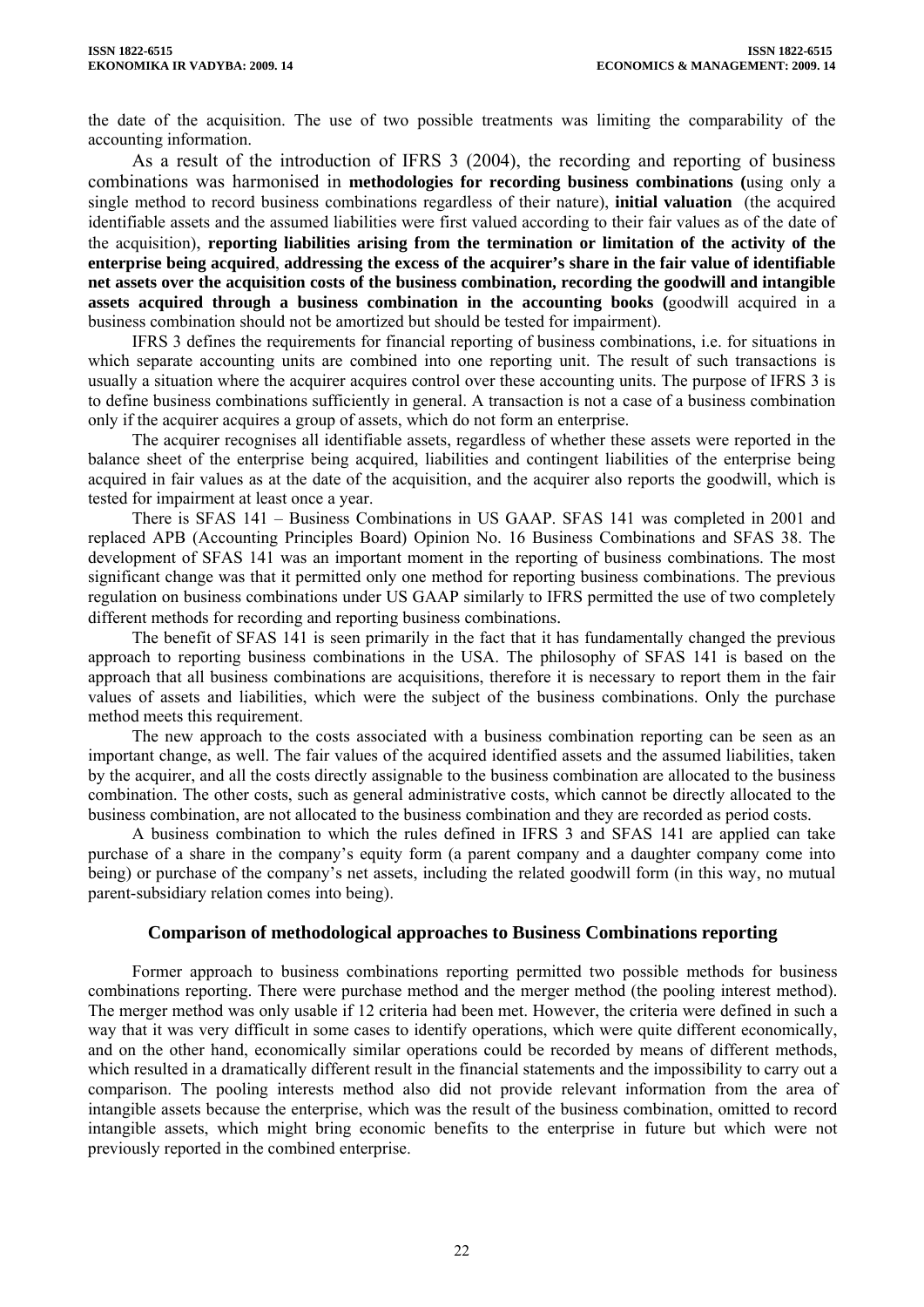# **The purchase method**

The purchase method fully corresponds to one of the basic objectives of financial statements, which is to show the responsibility of the company management for the funds entrusted to them. The method provides information for assessing the investments made by the management because it provides a picture of the expected future cash flows assignable to the acquired assets and assumed and contingent liabilities.

This methodology is based on the initial identification of the acquirer who purchases net assets and reports the acquired assets and assumed liabilities and contingent liabilities, including those, which the enterprise being acquired did not report previously. The acquirer is the accounting unit, which gains control over the other accounting units.

The acquirer will identify the amount of the acquisition costs of the business combination as a sum of the fair values of the transferred assets, liabilities and issued equity instruments as of the date of barter, which the acquirer barters for the control of the enterprise being acquired; and all the costs directly assignable to the business combination; these costs are, for example, commissions, remunerations paid to accountants, experts, surveyors and lawyers carrying out the combination. If the settlement of the acquisition costs is deferred, it is necessary to identify the fair value of the deferred payment by discounting the outstanding amount to its current value as of the date of the barter.

In its balance sheet, the acquirer will report the acquisition costs of the business combination; this concerns the outflow of assets, formation of liabilities and increase of equity; on the other side of the balance sheet, the acquirer will put the acquired identifiable assets and the assumed liabilities of the enterprise being acquired in the fair value as at the date of the acquisition, with the exception of the long-term assets held for the purpose of sale, reported in the fair value reduced by the expected costs of the sale; the acquirer will also report the deferred tax liens and liabilities, which are reported in relation to the identifiable assets and liabilities during the acquisition. Within the identifiable assets, the acquirer, in accordance with IFRS 3 and SFAS 141, also reports intangible assets, which were not reported in the acquired accounting unit's balance sheet because they did not meet the applicable criteria for the accounting unit.

Both systems require to measure identifiable assets acquired and liabilities assumed at their acquisition-date fair values. IFRS 3 provides guidance on determining fair value of particular types of assets and liabilities.

There is SFAS No. 157 – Fair Value Measurements for fair value identification in US GAAP. SFAS No. 157 places heavy emphasis on the inputs used in fair value measurement. Appropriate implementation of fair value accounting requires a knowledge and understanding of the characteristics that identify these inputs. Specifically, fair value inputs should be (1) based on timely information, (2) generated from independent sources, and (3) used by marketplace participants in pricing decisions. SFAS No. 157 prioritizes fair value measurement inputs, thereby setting the standard that fair value measurement inputs used should be those at the highest priority level.

Fair value measurement requires the use of valuation techniques that are deemed appropriate in the circumstance. It may be appropriate for a reporting entity to use multiple techniques as opposed to the use of one technique for reporting entity. Market approach uses prices and other relevant information generated by market transactions. In income approach valuation techniques to convert future amounts (e.g., cash flows or earnings) to a single present amount (discounted) are used. Cost Approach is based on the amount that currently would be required to replace the assets, i.e., current replacement cost.

The difference between the acquisition costs of a business combination and the share of the acquirer in the net fair value of identifiable assets, liabilities and contingent liabilities is, in accordance with SFAS 141 and IFRS 3, reported as a goodwill asset; this is valued as the excess of the acquisition costs of the business combination over the share in the net fair value of identifiable assets, liabilities and contingent liabilities of the enterprise being acquired. The goodwill, which comes into being in connection with the business combination, thus represents the payment made by the acquirer in connection with the expectation of future economic benefits from the assets, which cannot be identified individually and reported separately. If the acquired net assets are reported in a value higher than the costs of the business combination, it is negative goodwill. However, a situation in which negative goodwill comes into being, mostly indicates incorrect valuation or over-valuation of the acquired assets. Therefore, according to IFRS 3, it is necessary to review the correctness of the valuation before reporting negative goodwill. If negative goodwill is actually reported, it is reported as a gain in profit and loss.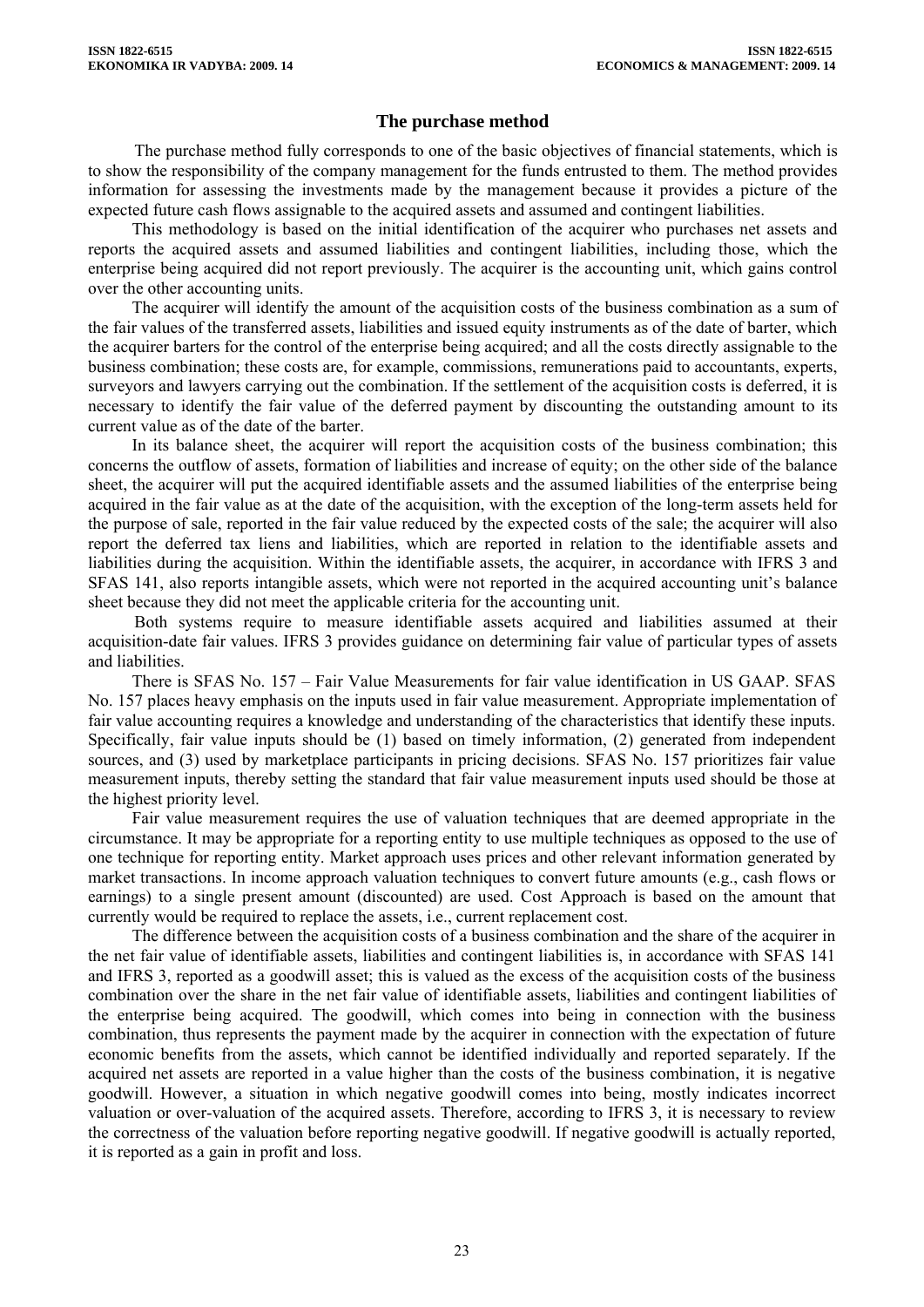# **Merger Method**

In cases where it was impossible to identify the acquirer, a business combination formerly used to be recorded as a pooling of interests in accordance with IAS 22 or APB Opinion No. 16. The merger method (pooling interests method) is based on reporting the items of the accounting statements of the combining enterprises as if they had been merged from the beginning of the oldest presented period. Every difference between the amount reported as the issued common stock plus every additional amount in the form of cash or other assets and the amount reported as acquired common stock is adjusted in relation to the equity. When the pooling interest method is used, the combining enterprises are recorded and reported as if they carried on with their individual business activities in the same way as before the combination. Therefore, when the pooling interests method is used, the book values of the assets and liabilities of the individual combining enterprises are used as the basis and there are only a minimum number of changes in the aggregated accounting statements. Since no revaluation is carried out as of the date of the business combination, no goodwill comes into being in connection with the combination, and the effects of mutual transactions between the combining enterprises are also excluded in the preparation of the financial statements of the combined unit. When this method is used, all the costs incurred in connection with the business combination are recorded as the costs of the period in which they were incurred.

In the following part are compared the two methodological approaches to the business combination reporting on empirical data. Acquisition took place October, 30th. The parent company acquired 18,000 shares in the subsidiary, which represented 100% of its registered capital (common stock). The nominal value of the shares was 101,25 monetary units (m.u.) per share; the market value of the shares was 1012,50 m.u. per share as of the date of the acquisition. The direct costs associated with the business combination were 2 227 500m.u.; and the miscellaneous overhead costs, which were incurred in connection with the acquisition and which could not be allocated directly, amounted to 1 518 750 m.u.

In practice, the acquisition recorded by means of the purchase method would look as follows:

| <b>Item</b>                               | Book value in monetary units [m.u.] |
|-------------------------------------------|-------------------------------------|
| Assets                                    |                                     |
| Cash                                      | 10 125 000                          |
| Inventories                               | 20 250 000                          |
| Other current assets                      | 15 795 000                          |
| Long-term tangible assets $-$ plant (net) | 26 325 000                          |
| Total assets                              | 72 495 000                          |
| Liabilities and shareholders' equity      |                                     |
| Liabilities                               | 26 932 500                          |
| Common stock                              | 5 062 500                           |
| Capital funds (APIC)                      | 20 250 000                          |
| Retained earnings (R/E)                   | 20 250 000                          |
| Total                                     | 72 495 000                          |

**Table 1.** Balance sheet of the parent company before the acquisition

*Source: Author's own calculation*

|  |  |  |  | Table 2. Balance sheet of the subsidiary |
|--|--|--|--|------------------------------------------|
|--|--|--|--|------------------------------------------|

| <b>Item</b>                          | Book value [m.u.]   Fair value [m.u.] |            |
|--------------------------------------|---------------------------------------|------------|
| Assets                               |                                       |            |
| Long-term tangible assets, net value | 17 415 000                            | 19 541 250 |
| Inventories                          | 9 720 000                             | 11 137 500 |
| Other current assets                 | 5 265 000                             | 5 265 000  |
| Total assets                         | 32 400 000                            | 35 943 750 |
| Liabilities                          |                                       |            |
| External resources                   | 17 718 750                            |            |
| Common stock                         | 2 0 2 5 0 0 0                         |            |
| Capital funds                        | 5 062 500                             |            |
| Retained earnings                    | 7 593 750                             |            |
| Total                                | 32 400 000                            |            |

*Source: Author's own calculation*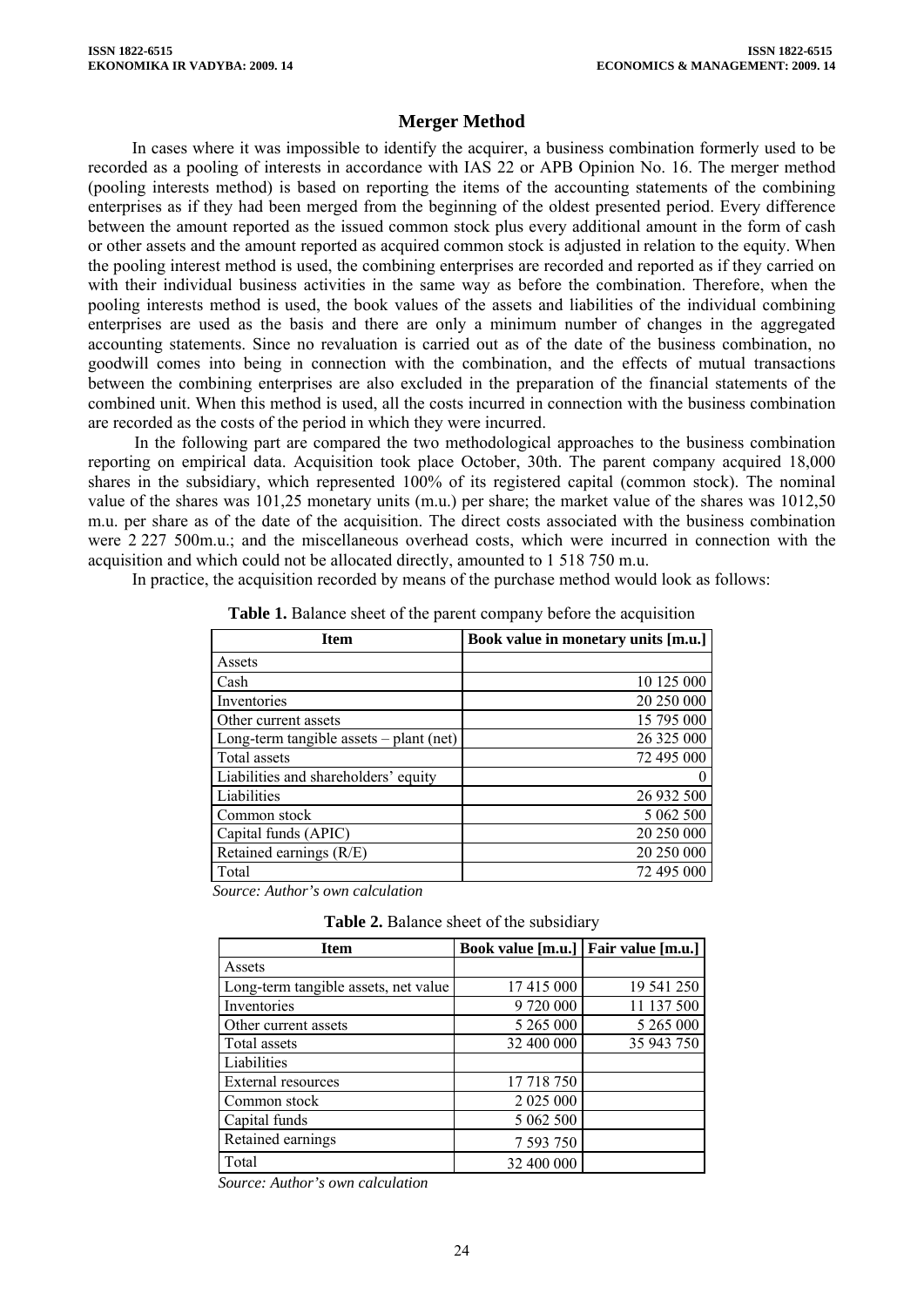The company, which was the subject matter of the acquisition, did not report a formulation created through its own activity, the fair value of which was 202,500 m.u. The corporate income tax rate was 20%.

A change in the amount of the deferred tax related to the subsidiary in the acquisitions arisen from the valuation of assets and liabilities of the company being acquired in the fair values, which were different, in a number of cases, from the value in which the assets, liabilities and contingent liabilities were reported in the balance sheet before the acquisition; the book value was considered to be the tax basis; the deferred tax also arose from reporting intangible assets which were not reported at all in the original statements of the company being acquired and which were reported for the purposes of the parent company; the tax basis of the company being acquired was zero. The change in the amount of the deferred tax was another identifiable asset or liability, which needed to be taken into account in the quantification of the goodwill when the purchase method was used.

| Deferred tax                   | <b>Book value</b><br>[m.u.] | <b>Tax value</b><br>[m.u.] | Difference[m.u] | Deferred tax<br>[m.u.] | <b>Asset/Liability</b> |
|--------------------------------|-----------------------------|----------------------------|-----------------|------------------------|------------------------|
| Long-term tangible assets, net |                             |                            |                 |                        | Liability              |
| value                          | 19 541 250                  | 17 415 000                 | 2 126 250       | 425 250                |                        |
| Formulation                    | 202 500                     |                            | 202 500         | 40 500                 | Liability              |
| Inventories                    | 11 137 500                  | 9 720 000                  | 1 417 500       | 283 500                | Liability              |
| Other current assets           | 5 265 000                   | 5 265 000                  |                 |                        |                        |
| External resources             | 17 718 750                  | 17 718 750                 |                 |                        |                        |
| Common stock                   | 2 0 2 5 0 0 0               | 2 025 000                  |                 |                        |                        |
| Capital funds                  | 5 062 500                   | 5 062 500                  |                 |                        |                        |
| Retained earnings              | 7 593 750                   | 7 593 750                  | 0               |                        |                        |
| Deferred tax                   |                             |                            |                 | 749 250                | Liability              |

| <b>Table 3.</b> Calculation of deferred tax |  |
|---------------------------------------------|--|
|---------------------------------------------|--|

*Source: Author's own calculation* 

|  | <b>Table 4.</b> Adjusted balance sheet of subsidiary at the time of the acquisition |  |
|--|-------------------------------------------------------------------------------------|--|
|--|-------------------------------------------------------------------------------------|--|

| <b>Item</b>                          | Fair value [m.u.] |
|--------------------------------------|-------------------|
| Assets                               |                   |
| Long-term tangible assets, net value | 19 541 250        |
| Formulation                          | 202 500           |
| Inventories                          | 11 137 500        |
| Other current assets                 | 5 265 000         |
| Total assets                         | 36 146 250        |
| Liabilities                          |                   |
| External resources                   | 17 718 750        |
| Deferred tax liability               | 749 250           |
| Total liabilities and equity         | 18 468 000        |

*Source: Author's own calculation*

**Table 5.** Calculation of the goodwill when the purchase method is used

| Item                         | Value [m.u.] |
|------------------------------|--------------|
| Net assets of the subsidiary | 17 678 250   |
| Price of the acquisition     | 20 452 500   |
| Goodwill                     | 2 774 250    |
|                              |              |

*Source: Author's own calculation*

It is apparent from the tables shown above that the balance sheet total of the company being acquired is considerably different when an individual balance sheet is prepared and when balance sheet items are reported for the purposes of the parent company when the purchase method is used, which results primarily from the function fulfilled by the purchase method – this method is used to provide an overview of what net assets, valued at their fair value, the acquirer will acquire in the acquisition, regardless of what valuation basis the company being acquired uses in its accounting statements.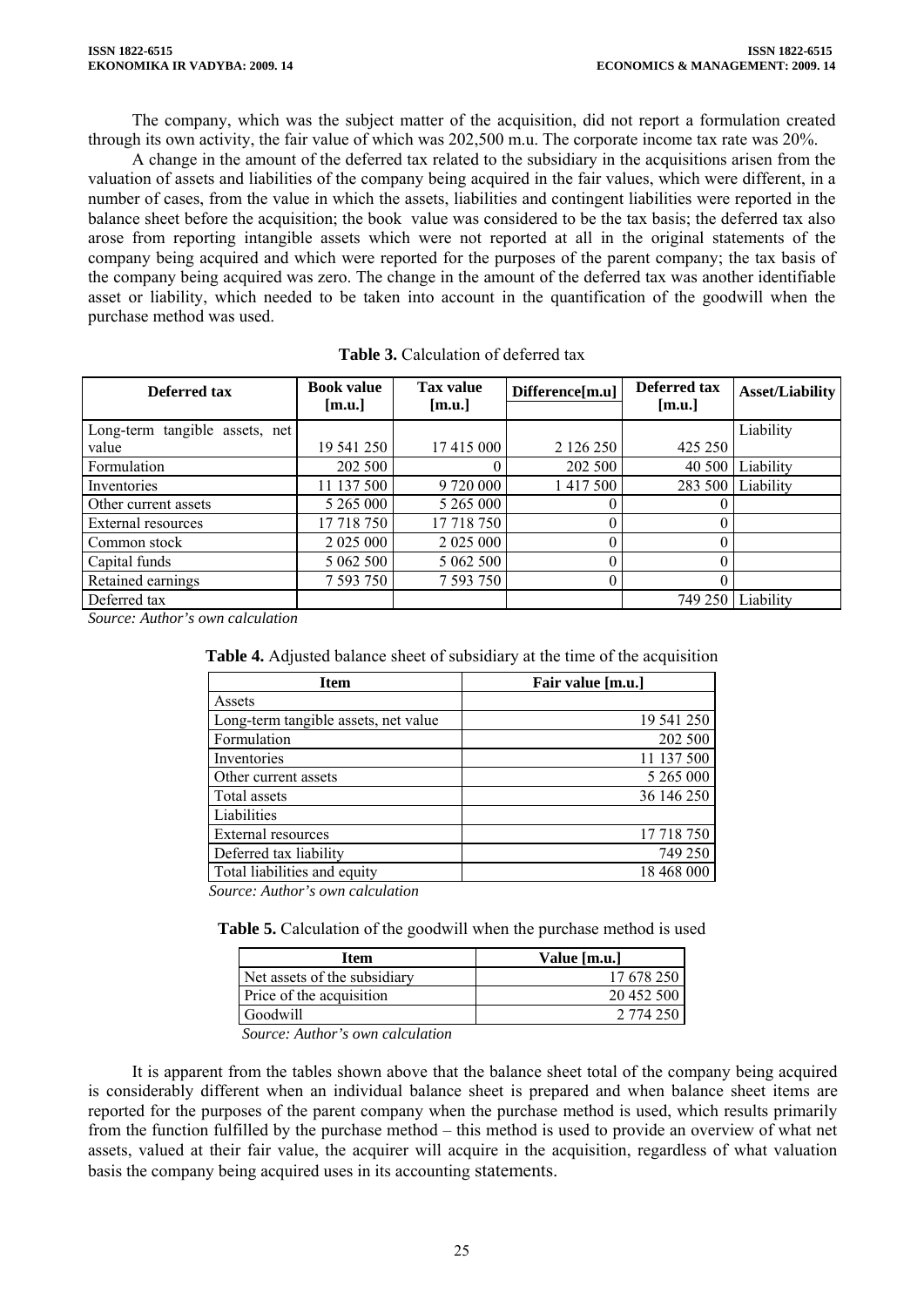**Table 6.** Balance sheet after the acquisition – purchase method and merger method comparison

| <b>Item</b>                  | <b>Purchase method</b> | <b>Structure</b> | <b>Merger Method</b> | <b>Structure</b> |
|------------------------------|------------------------|------------------|----------------------|------------------|
|                              | Value [m.u.]           | $\frac{0}{0}$    | Value [m.u.]         | $\frac{6}{6}$    |
| <b>Assets</b>                |                        |                  |                      |                  |
| Cash                         | 6 378 750              | 5.92             | 6 3 7 8 7 5 0        | 6.31             |
| Inventories                  | 31 387 500             | 29.15            | 29 970 000           | 29.63            |
| Other current assets         | 21 060 000             | 19.56            | 21 060 000           | 20.82            |
| Long-term tangible<br>assets |                        | 54.64            |                      | 56.76            |
| (net)                        | 45 866 250             |                  | 43 740 000           |                  |
| Total current assets         |                        | 42.60            |                      | 43.24            |
| Formulation                  | 202 500                | 0.19             |                      | 0.00             |
| Goodwill                     | 2 774 250              | 2.58             |                      | 0.00             |
| Total fixed assets           |                        | 45.36            |                      | 43.24            |
| Total assets                 | 107 669 250            | 100.00           | 101 148 750          | 100.00           |
| <b>Liabilities</b>           |                        |                  |                      |                  |
| External resources           | 44 651 250             | 41.47            | 44 651 250           | 44.14            |
| Deferred tax liability       | 749 250                | 0.70             |                      | 0.00             |
| Total external resources     |                        | 42.17            |                      | 44.14            |
| Common stock                 | 6 8 8 5 0 0 0          | 6.39             | 6 8 8 5 0 0 0        | 6.81             |
| Capital funds (APIC)         | 35 133 750             | 32.63            | 25 515 000           | 25.23            |
| Retained earnings (R/E)      | 20 250 000             | 18.81            | 24 097 500           | 23.82            |
| Total equity                 |                        | 57.83            |                      | 55.86            |
| Total liabilities and equity |                        |                  |                      | 100.00           |
|                              | 107 669 250            | 100.00           | 101 148 750          |                  |

*Source: Author's own calculation*

**Table 7.** Comparison of the selected ratio indicators when the purchase method and the pooling interests method are used

| Ratio indicator used to assess the<br>capital structure  | Purchase method | <b>Pooling interests</b><br>method |
|----------------------------------------------------------|-----------------|------------------------------------|
| Equity ratio = the ratio of equity to $\vert 0.58 \vert$ |                 | 0.56                               |
| the total capital                                        |                 |                                    |
| Capitalization ratio = $\log$ -term   2.20               |                 | 2.31                               |
| liabilities / fixed assets in net value                  |                 |                                    |
| $\alpha$ and $\alpha$ in the set of $\alpha$             |                 |                                    |

*Source: Author's own calculation* 

It is apparent from Tables 6 and 7 that the use of the individual methods leads to differences in both the asset structure and the capital structure of the combined unit. The differences arise particularly from the different method of valuing assets and liabilities in the application of the individual methods. In most cases, when the purchase method is used, the value of the assets is increased. This increase results from the use of the fair value in the valuation of balance sheet items and from the inclusion of the identifiable assets from the acquirer's point of view, which might not have been reported among the assets of the combined accounting unit. The use of the fair value usually leads to an increase of the valuation of the individual asset items because these items were previously reported in historical prices, which show the situation at the moment of their acquisition and do not take into account the changes in the price level after the moment of their acquisition. When the purchase method is used, the value of the assets is increased by the item of the difference between the net value of the assets being acquired and the value of the acquisition – goodwill (in most cases, the value of the acquisition exceeds the net value of the assets being acquired; if the opposite is the case, the negative goodwill is not recorded in the balance sheet but the amount of the difference is reported immediately in the profit/loss statement). The amount of the goodwill is not only influenced by the said difference but, as Table 5 shows, its amount is also influenced by a change in the deferred income tax, which results from the differences in the valuation of balance sheet items in the accounting statements of the enterprise being combined and of the combining enterprise. As a result of the revaluation based on the fair value, changes occur in the amount of the equity of the combining unit (an increase). When the pooling interests method is used, the balance sheet items are not revaluated according to their fair value and the combining enterprise still reports these items in historical prices. This means that the assets are reported in